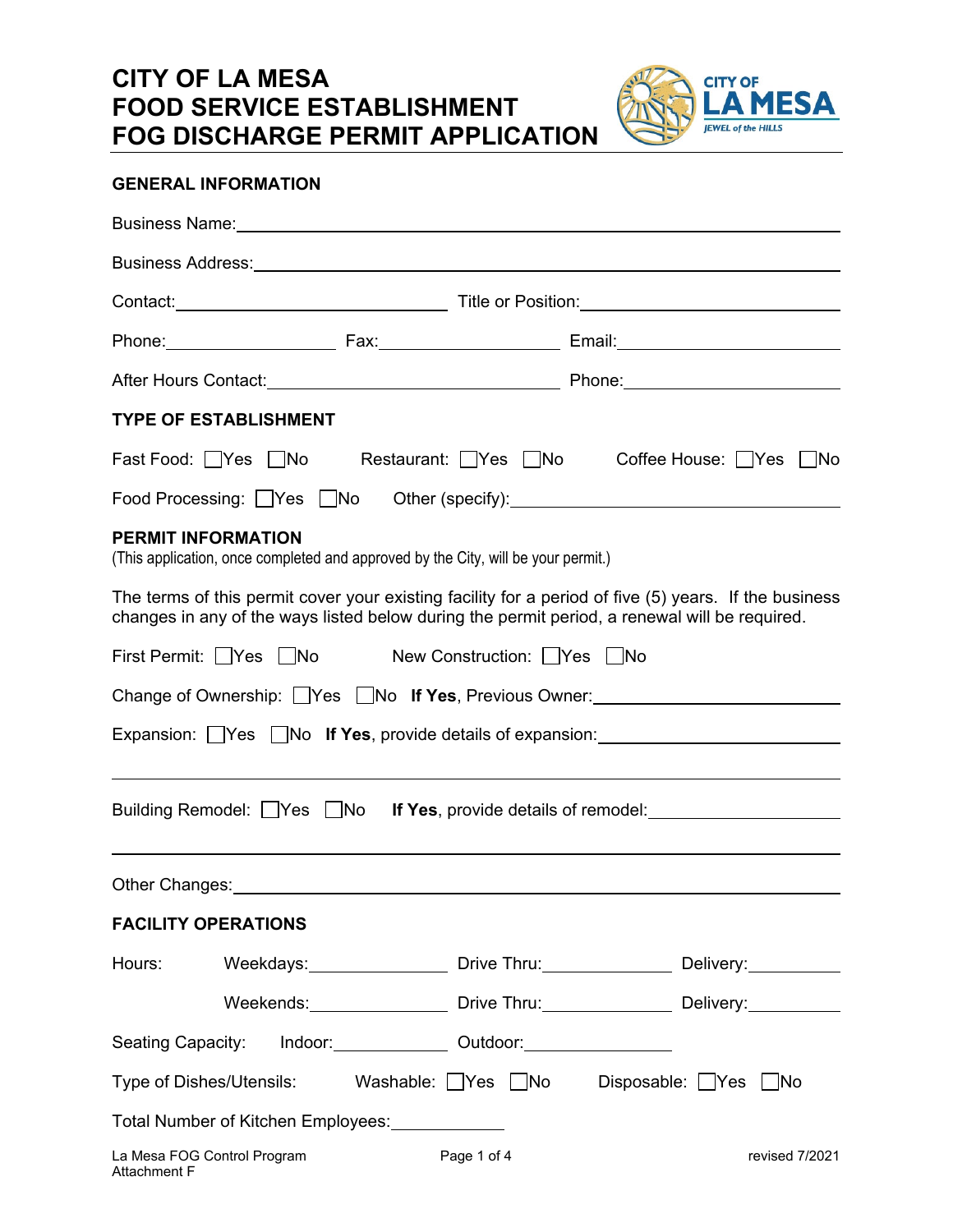## **CITY OF LA MESA FOOD SERVICE ESTABLISHMENT FOG DISCHARGE PERMIT APPLICATION**

#### **MEAL INFORMATION**

| Type of Cuisine:                                                                                                                                                                                                                                                                                      |  |  |
|-------------------------------------------------------------------------------------------------------------------------------------------------------------------------------------------------------------------------------------------------------------------------------------------------------|--|--|
| Type of Products Cooked, Heated or Fried: $\Box$ Meat $\Box$ Poultry $\Box$ Seafood $\Box$ Fruit/Vegetables                                                                                                                                                                                           |  |  |
| Method of Cooking/Heating: Manual Manual Method of Cooking/Heating: Manual Manual Method of Cooking                                                                                                                                                                                                   |  |  |
| Method of Frying: Nethod of Frying:                                                                                                                                                                                                                                                                   |  |  |
| <b>GREASE HANDLING AND DISPOSAL</b>                                                                                                                                                                                                                                                                   |  |  |
| Garbage Dumpster:<br>1. $ $ Yes<br>INo<br>2. Shared Private                                                                                                                                                                                                                                           |  |  |
| Grease Control Devices:<br>1. Gravity Grease Interceptor Yes No<br>2. Hydromechanical Grease Interceptor PYes No<br>3. Maintenance/Cleaning Schedule:                                                                                                                                                 |  |  |
| Waste Oil Recycling Container/s:<br>2. Number of Containers Indoors: _________ Outdoors:<br>3. Provisions Made to Catch Spills around/under Container(s) Ves No<br>4. Waste Oil Collection Records and Invoices Kept Onsite TYes No<br>5. Schedule/Frequency of Waste Oil Disposal: _________________ |  |  |

#### **KITCHEN BEST MANAGEMENT PRACTICES**

Terms of this permit require compliance with kitchen best management practices (BMPs). See Page 4 of this application for a list of kitchen BMPs. The City will provide program materials to assist in employee training and program compliance. Program materials include a copy of the FOG Control Program, BMP signs, and required report forms (employee training log and waste oil collection log). Employee training materials will be available in English and Spanish.

## **GENERAL PERMIT**

By submission of this application, the applicant agrees to wastewater discharge requirements under a Waste Discharge Permit. The FOG Control Program prohibits certain activities and requires that others take place.

The wastewater discharger agrees to the following Permit Conditions:

- 1. To implement the FOG Control Program and kitchen BMPs as set forth in the City's FOG program information.
- 2. To allow the City's authorized program representative to inspect food preparation areas and grease handling equipment and facilities.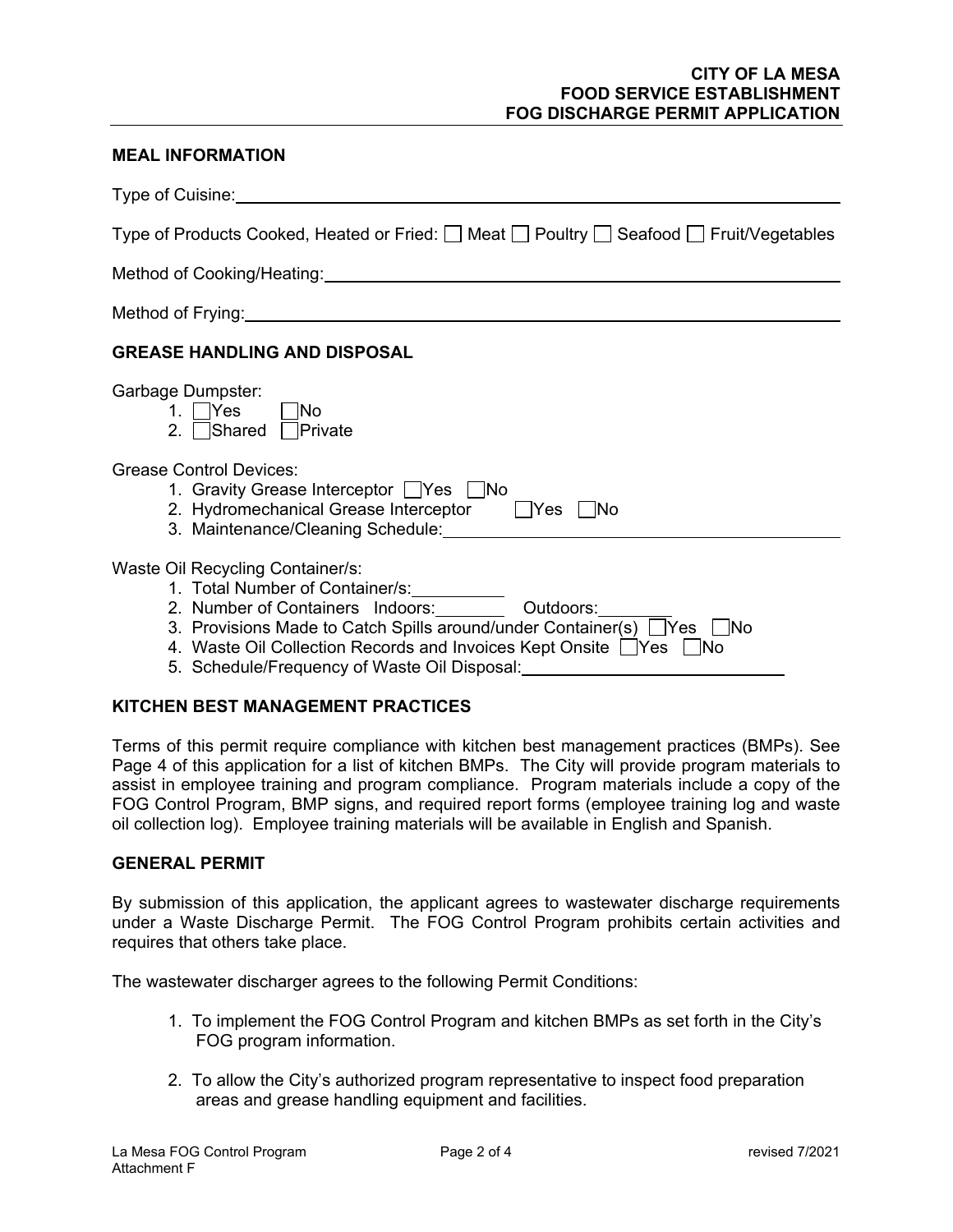- 3. To keep two (2) logs (a) employee training log, and (b) waste oil collection log, to demonstrate compliance with the FOG Control Program to the City inspector.
- 4. To pay reasonable costs for the City to respond to a sanitary sewer overflow caused or contributed to by obstructions in your private sewer line.
- 5. Other Requirements (to be completed by City):

## **TO BE COMPLETED AND SIGNED BY APPLICANT**

The applicant: (a) attests that the submitted information is true, accurate, and complete; (b) agrees to comply with the City's FOG Control Program; and (c) understands that the City may notify the applicant of program changes from time to time.

 $\overline{a}$ Signature-Facility Authorized Representative Print Name-Authorized Representative

Representative Title **Date** 

Send your completed and signed Waste Discharge Application to the City of La Mesa with a check or money order for \$470 to cover the application/permit fee. Mail to: City of La Mesa, Attn: Public Works Director, 8130 Allison Ave., La Mesa, CA 91941. Once approved by the City, your application will become your permit and it will be in effect for five (5) year, subject to renewal. If you have any questions, please call 619-463-6611.

| TO BE COMPLETED AND SIGNED BY THE CITY OF LA MESA                                                                                   |                                               |  |
|-------------------------------------------------------------------------------------------------------------------------------------|-----------------------------------------------|--|
| \$292 Fee Received for five-year permit (FOGPMT)                                                                                    | Acc. No.: ______                              |  |
| \$178 Fee Received for first annual inspection (FOGINSP)                                                                            | Acc. No.: ______________                      |  |
| The applicant has received a copy of the City's FOG Control Ordinance and program<br>information/training kit: $\Box$ Yes $\Box$ No |                                               |  |
| The City's authorized representative has verified the applicant's compliance with the City's<br>FOG Control Ordinance: Yes No       |                                               |  |
|                                                                                                                                     |                                               |  |
|                                                                                                                                     |                                               |  |
| Signature-Authorized City Representative                                                                                            | <b>Printed Name-Authorized Representative</b> |  |
| Representative Title                                                                                                                | Date                                          |  |